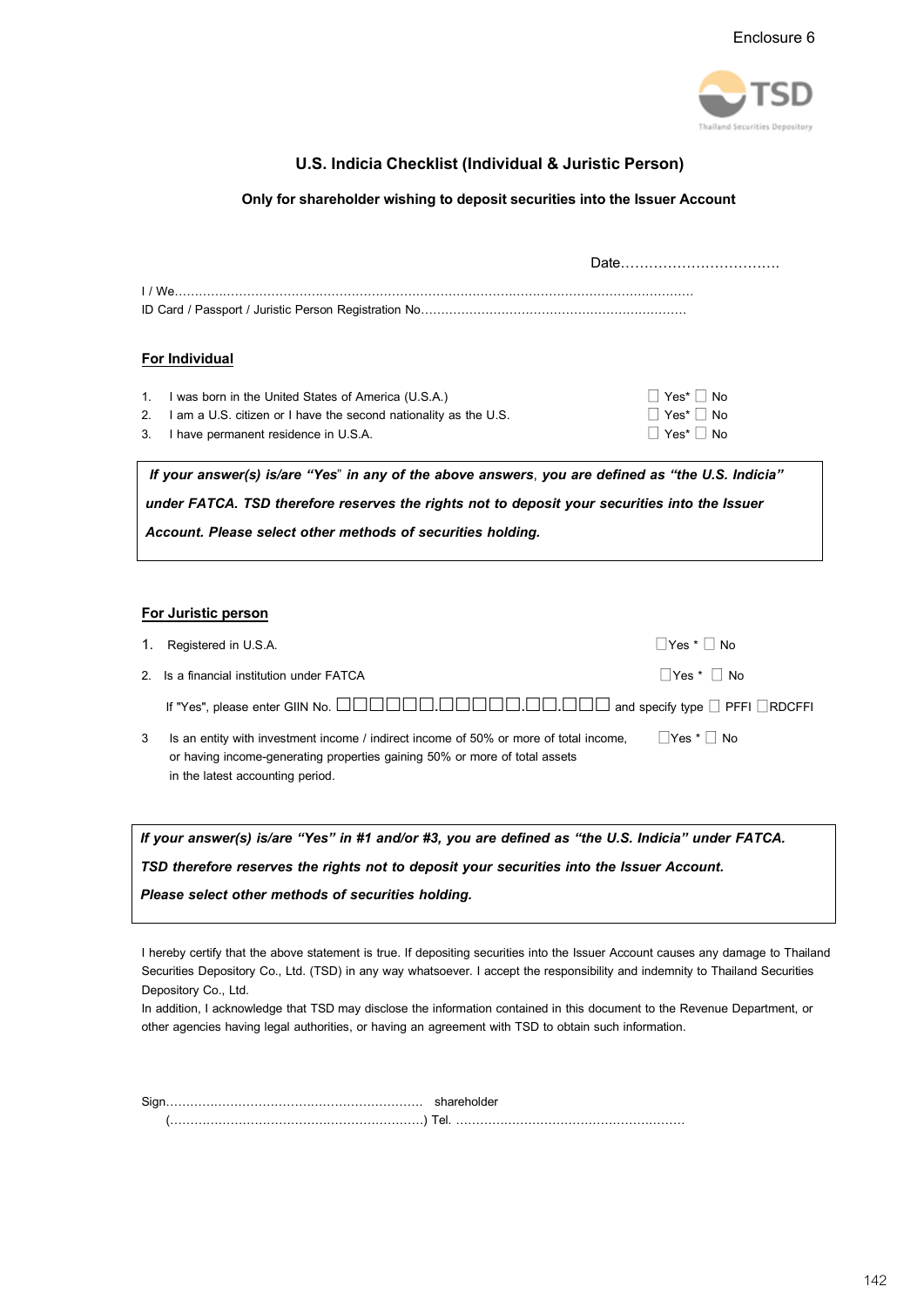

## **Entity Status Certification and Information Disclosure Consent Form under FATCA**

## **Certification of the Claimed FATCA Status**

I hereby certify that I have the status as follows;

# **Part 1: Place of Incorporation**

|                                               | <b>Certification of the Claimed FATCA Status</b>                                                                                                                                                                                                                                                                                                                                        | <b>FATCA Status for</b><br><b>Non-U.S. Entities</b> |  |  |  |  |
|-----------------------------------------------|-----------------------------------------------------------------------------------------------------------------------------------------------------------------------------------------------------------------------------------------------------------------------------------------------------------------------------------------------------------------------------------------|-----------------------------------------------------|--|--|--|--|
| $\left[ \ \right]$                            | 1.1 I am an entity that is incorporated in: ___________________(Fill in a country)                                                                                                                                                                                                                                                                                                      | U.S. Person / Non-                                  |  |  |  |  |
| $\left[ \quad \right]$                        | 1.2 I am a branch of an entity. Please specify the place of incorporation of the head office:<br>(Fill in a country)                                                                                                                                                                                                                                                                    | U.S. Entities                                       |  |  |  |  |
|                                               | In case the entity is incorporated in the U.S., I have attached W-9 certifying the status<br>herewith.                                                                                                                                                                                                                                                                                  |                                                     |  |  |  |  |
|                                               | (If you are a non-U.S. entity or a branch of non-U.S. entity, please proceed to Part 2.<br>Apart from that, your certificate of the claimed FATCA status is complete.)                                                                                                                                                                                                                  |                                                     |  |  |  |  |
|                                               | Part 2: FATCA Status for Non-U.S. Entities                                                                                                                                                                                                                                                                                                                                              |                                                     |  |  |  |  |
|                                               | <b>Certification of the Claimed FATCA Status</b>                                                                                                                                                                                                                                                                                                                                        | <b>FATCA Status for</b><br><b>Non-U.S. Entities</b> |  |  |  |  |
| $\left[ \quad \right]$                        | 2.1 I am a financial institution of the type of Participating Foreign Financial Institution or<br>Registered Deemed-Compliant FFI with GIIN :__________                                                                                                                                                                                                                                 | PFFI, RDCFFI                                        |  |  |  |  |
| $\left[ \ \right]$                            | 2.2 I am a financial institution of the type of Non-Participating Foreign Financial<br>Institution.                                                                                                                                                                                                                                                                                     | <b>NPFFI</b>                                        |  |  |  |  |
| $\left[ \quad \right]$                        | 2.3 I am a financial institution of the type of Certified Deemed-Compliant FFI and have<br>attached W-8BEN-E certifying the status herewith.                                                                                                                                                                                                                                            | <b>CDCFFI</b>                                       |  |  |  |  |
| $\left[ \quad \right]$                        | 2.4 I am a publicly traded (listed) company or affiliate of a listed company;                                                                                                                                                                                                                                                                                                           | <b>Excepted NFFE</b>                                |  |  |  |  |
|                                               | My evidence of listing or affiliation of a listing company is in a copy of the latest                                                                                                                                                                                                                                                                                                   |                                                     |  |  |  |  |
|                                               | financial statement attached herewith.                                                                                                                                                                                                                                                                                                                                                  |                                                     |  |  |  |  |
| $\left[ \quad \right]$                        | 2.5 I am a government (agents), international organization, or central bank of issue;                                                                                                                                                                                                                                                                                                   | <b>Exempt Beneficial</b>                            |  |  |  |  |
|                                               | I certify that I am the beneficial owner of any payment in connection with the                                                                                                                                                                                                                                                                                                          | Owner                                               |  |  |  |  |
|                                               | securities that is going to be sold or transferred, and is not engaged in commercial                                                                                                                                                                                                                                                                                                    |                                                     |  |  |  |  |
|                                               | financial activities of a type engaged in by an insurance company, custodial institution,                                                                                                                                                                                                                                                                                               |                                                     |  |  |  |  |
|                                               | or commercial banks.                                                                                                                                                                                                                                                                                                                                                                    |                                                     |  |  |  |  |
|                                               | 2.6 I am a non-profit organization;                                                                                                                                                                                                                                                                                                                                                     | Non-Profit                                          |  |  |  |  |
|                                               | I certify that I am exempt from income tax under Thai revenue code.                                                                                                                                                                                                                                                                                                                     | Organization                                        |  |  |  |  |
| $\left[ \begin{array}{c} \end{array} \right]$ | 2.7 I am a non-financial institution whose main income is not from investing.<br>I certify that I am not incorporated in the U.S. and not a financial institution and not<br>exceeding half of my income as stated in my latest financial statement are derived<br>from the following four groups and<br>not exceeding half of my assets as stated in my latest financial statement can | <b>Active NFFE</b>                                  |  |  |  |  |
|                                               | generate incomes in the following four groups as follows;                                                                                                                                                                                                                                                                                                                               |                                                     |  |  |  |  |
|                                               | Group 1: Dividend and Interest                                                                                                                                                                                                                                                                                                                                                          |                                                     |  |  |  |  |